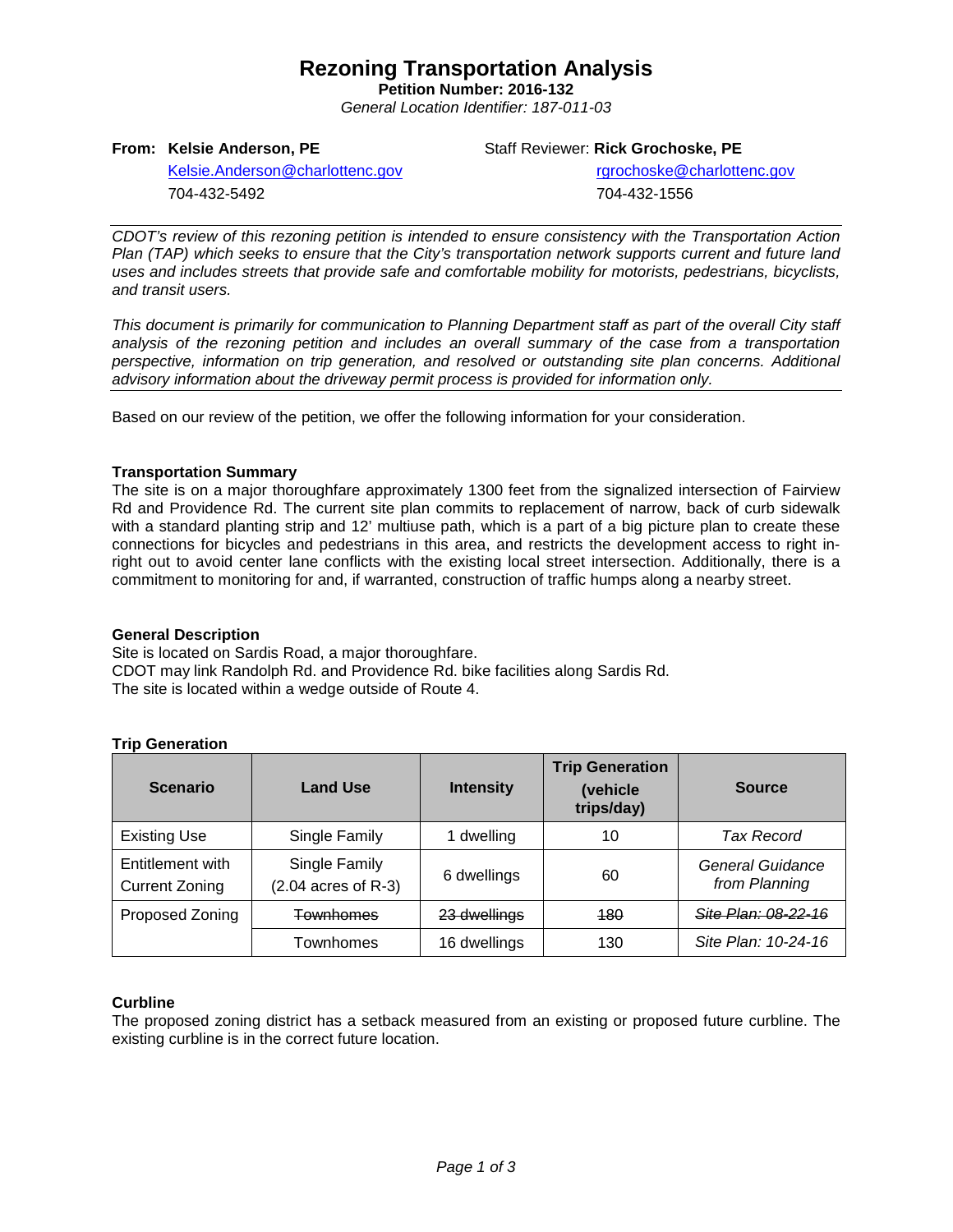## **Rezoning Transportation Analysis Petition Number: 2016-132** *General Location Identifier: 187-011-03*

#### **Resolved Issues**

- 1. The petitioner should revise the site plan to add a note specifying dedication and fee simple conveyance of all rights of way to the City before the site's first building certificate of occupancy is issued.
- 2. The petitioner should revise the site plan to add a note specifying all transportation improvements will be constructed and approved before the site's first building certificate of occupancy is issued or phased per the site's development plan.
- 3. The petitioner should revise the site plan to show dedication of right-of-way at a location 22' from existing back of curb to accommodate 8' planting strip, future widening of proposed sidewalk to 12' wide multi-use path, and 2' buffer behind the future multi-use path. Update: 11/03/2016: Please show sidewalk utility easement (SUE) from future right of way line to back of (min, 2' behind preferred) multi-use path
- 4. The petitioner shall revise the site plan and transportation notes to show the proposed connection to Sardis Rd. to be a right in-right out only driveway. This shall be done by installing a monolithic concrete median in Sardis Rd. Update 11/03/2016: In addition, provide concept showing the proposed layout of the concrete median in Sardis Rd. and label it on the site plan. This will make it clear to the reviewer during the permitting process.
- 5. CDOT understands that the petitioner has had discussions with the nearby residents about a commitment to install two (2) speed humps along Timber Lane or Mammoth Oaks if approved upon study under CDOT's traffic calming parameters for such a device. CDOT recommends the commitment be included in the conditional zoning plan for up to one year after final CO if devices are not warranted in the existing condition or during construction of the development.

## **Outstanding Issues**

N/A

#### **Advisory Information**

The following are requirements of the developer that must be satisfied prior to driveway permit approval. We recommend that the petitioner reflect these on the rezoning plan as-appropriate.

- 1. According to the City of Charlotte's Driveway Regulations, CDOT has the authority to regulate/approve all private street/driveway and public street connections to the right-of-way of a street under the regulatory jurisdiction of the City of Charlotte.
	- 6. Adequate sight triangles must be reserved at the existing/proposed street entrance(s). Two 35' x 35' sight triangles (and two 10' x 70' sight triangles on North Carolina Department of Transportation on NCDOT maintained streets) are required for the entrance(s) to meet requirements. All proposed trees, berms, walls, fences, and/or identification signs must not interfere with sight distance at the entrance(s). Such items should be identified on the site plan.
	- 7. The proposed driveway connection(s) to public streets will require a driveway permit(s) to be submitted to CDOT (and the North Carolina Department of Transportation on NCDOT maintained streets) for review and approval. The exact driveway location(s) and type/width of the driveway(s) will be determined by CDOT during the driveway permit process. The locations of the driveway(s) shown on the site plan are subject to change in order to align with driveway(s) on the opposite side of the street and comply with City Driveway Regulations and the City Tree Ordinance.